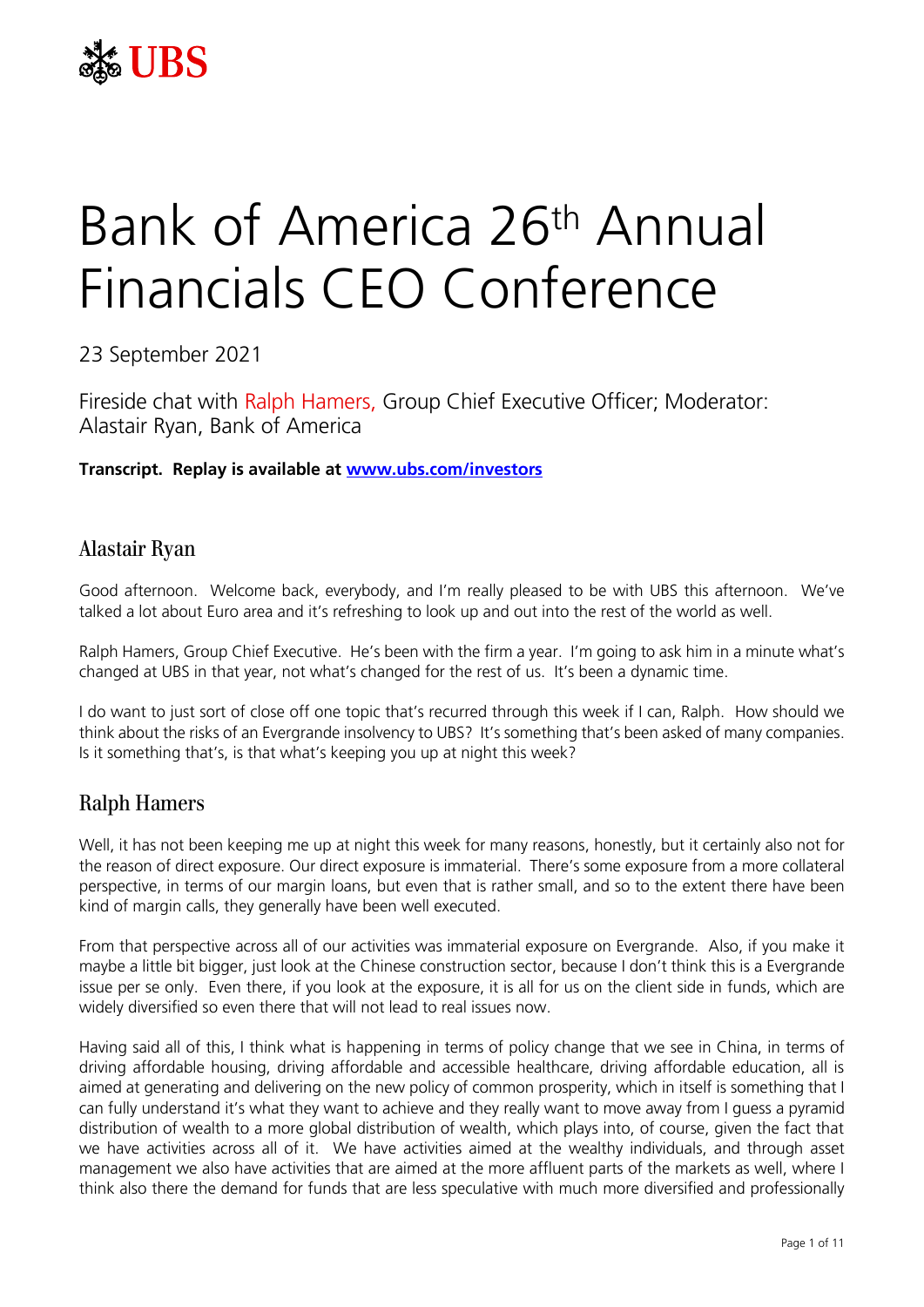managed plays to our strength at UBS having been there for more than six decades in Asia and also in China for a long time.

We see this as a good opportunity long-term. There may be some waves in short term. We'll just have to see how it affects the markets and whether investor sentiment being really impacted by it. Having said that, direct effect and direct exposure to Evergrande is immaterial. Indirect is also not something to worry about. The policy change over time I think can actually work to our strengths.

## Alastair Ryan

Thank you, Ralph. So let's step on. You've been at UBS a year, a radical job shift geographically and businesswise. What have you learned about UBS? What's been welcome? What have you changed, I guess, that was less welcome?

# Ralph Hamers

If you look at UBS and what we've been doing over the last year, there's a couple things that have not changed, let me put it that way. What has not changed is that when I arrived, we had real good business momentum. We had very focused franchises on delivering to the customers, and it was very clear that, with some of the tailwinds, by virtue of the constructive markets that we were in and are still in, it was also very important that a CEO change would not lead to people starting to be more inward looking and take their eyes off the ball; the ball being the client and the business.

I think we have been really successful there. It's just maintaining the business momentum, generating results like \$2 billion of net profits in the second quarter, return on the CT1 of close to 20% in the second quarter, and basically the first three quarters under my leadership, all of them have performed really well. And honestly, that was really priority number one: make sure that the CEO transition itself will not lead to uncertainties, inward looking activities, and energy, but make sure people would keep their eye on the ball out there and keep the commercial momentum.

If you see, if you don't peel that onion from financial results to more the commercial results and you see how clients have really reacted to our advice in these markets and the uncertainties are still there and the need for that advice, we see that invested assets in the combination of global wealth management and asset management has grown close to \$4.5 trillion by the end of last quarter, and that we saw in wealth management in the last quarter \$25 billion of net new fee generating assets coming through. We saw strong client activity leading to an increase of 16% in transaction-based income as well. So you basically see that focusing on those clients and delivering on their needs, whether it's \$8 billion of net new loans that we have also provided, that was the core of the concentration.

Now, back to your question, what has changed. And what has changed is that at the same time, when the ship is in movement it is much easier to change the direction of the ship rather than if the ship is not in movement. So we are in movement and doing well, so the changes that we are making are the ones that are basically an extension of what we have been doing but with more focus and with a more integral strategy, if that is a term that I can call it.

Now, moving away from UBS, it is focused on four business divisions. As a strategy, I do think that you need business divisions for the execution of your capabilities, but the strategy should really be client-focused and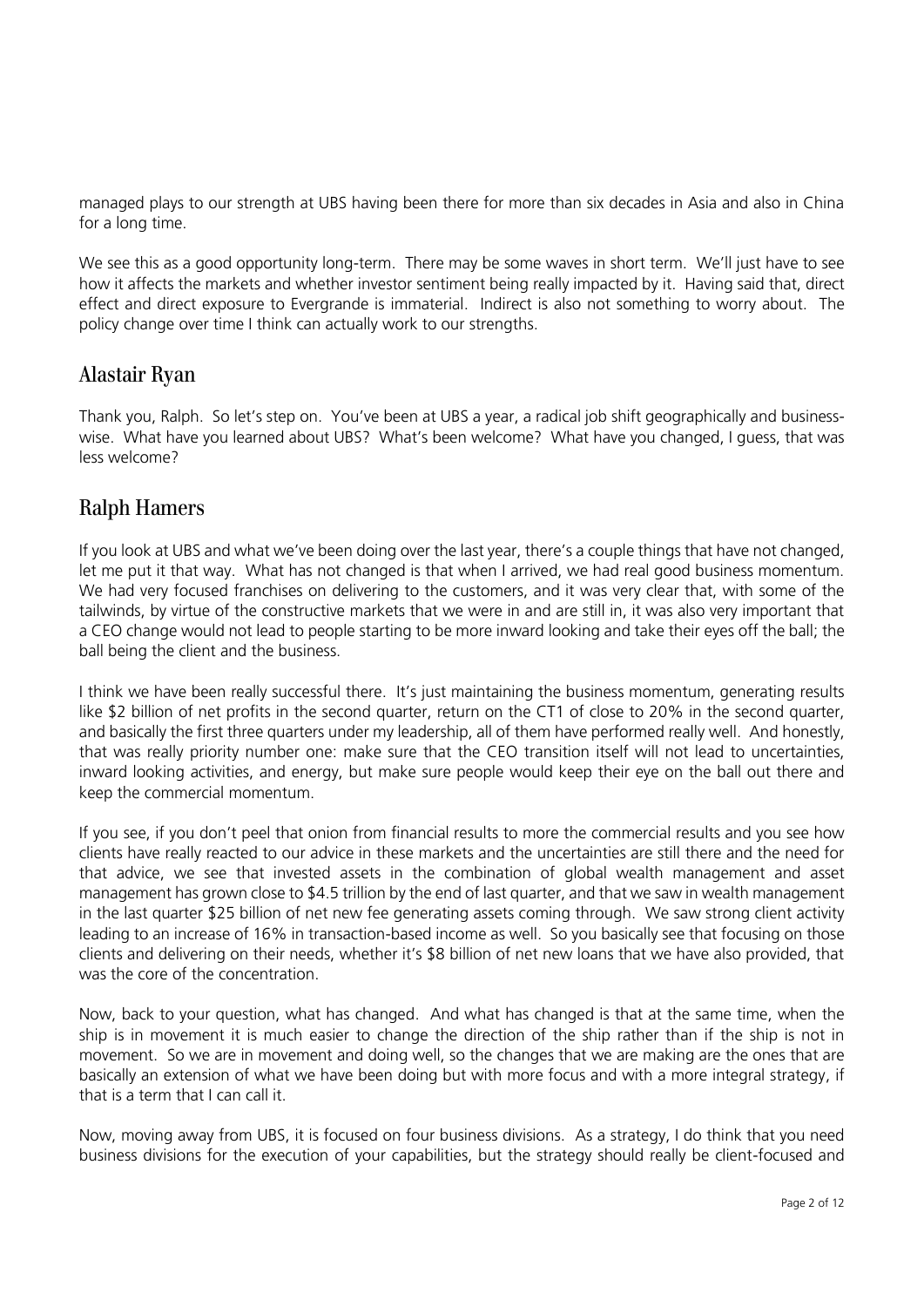developing this ecosystem of clients and contributors and connectors, that if you get that one going, that you can really generate and activate a flywheel effect.

Now, you're seeing that on the client side, and we've been really successful over the last couple of quarters, and I just gave you the numbers, but we've also been successful at adding new contributors, for example, in terms of a partnership with the Partners Group in Switzerland, a partnership with INVESCO in terms of contributing their products onto our ecosystem towards our clients.

Then you also see that the more we have that, the more attractive we are for new clients, but also for partners who want to team up in distributing our professional advice. And therefore, you see that the joint ventures that we have are of with Banco do Brasil and the one that we started with Sumitomo in Japan, that's what see on the other side of the ecosystem where you can actually grow clients and client activity. That's what you've seen moving over the last couple of quarters and that's what I'm truly focused on and that will lead to a flywheel effect with more and more business.

Now, added to that, as said, is that geographically we feel that going forward we should even more focus on the larger wealth pools in the world because they tend to grow faster – being in the US and in Asia. The reason why they grow faster is that the underlying trend there in terms of entrepreneurial wealth creation is just faster and more prominent in these two geographies. Now, clearly, we're very happy that we have a very strong foothold in the US and basically it plays to our position of strength there and clearly, we can further improve how we work there and those are the plans that we are currently working on, and the same goes for Asia. So, additional resources being moved there, making sure that we get a further increase in invested assets and a further improvement on the profitability there as well.

And then on the technology side, the steps that we have taken there. You know that I separated the operational activities from the technology activities and moved operational activities back into the business divisions. Because I'm a firm believer in client-focused processes rather than [inaudible] processes. Client-focused processes, making sure that – beyond the superb content that we deliver, the superb professional advice that we deliver – that we also deliver in a personalized, relevant, and on-time and seamless way to our clients, which generally you can only do if you, as a business, have a complete control over the delivery process. And therefore, the front to back way of thinking is something that I'm really working on introducing that and for that also doing this reorganization.

Now, together with that we promoted, or I promoted the technology chief to my executive team, making sure that we would also drive technology investments in the right way and becoming more and more efficient there and more effective there as well.

Those are some of the things that we have been doing around the first three strategic imperatives. And on the simplification side, we have been decreasing the number of policies very rapidly, almost by 60% now over the last year-and-a-half really. We have further decreased the number of legal entities as well, simplifying. With that, also taking out structures and governance structures, speeding up decision-making, decreasing the number of people that you need in the decision-making mode, in policies, etc., etc., etc. And with that, actually speeding up the approval time or reducing the approval time, let me put it that way, by 75%, which is an enormous efficiency, and cultural improvement in my view as well. That's a little bit what we've been doing there.

On the sustainability side, important for us as part of our purpose that we delivered, established the central group under Suni Harford, and making sure that what we do on the sustainability side, which is truly important to us, not only because we believe in this, also because there is a massive client demand for it, and we need to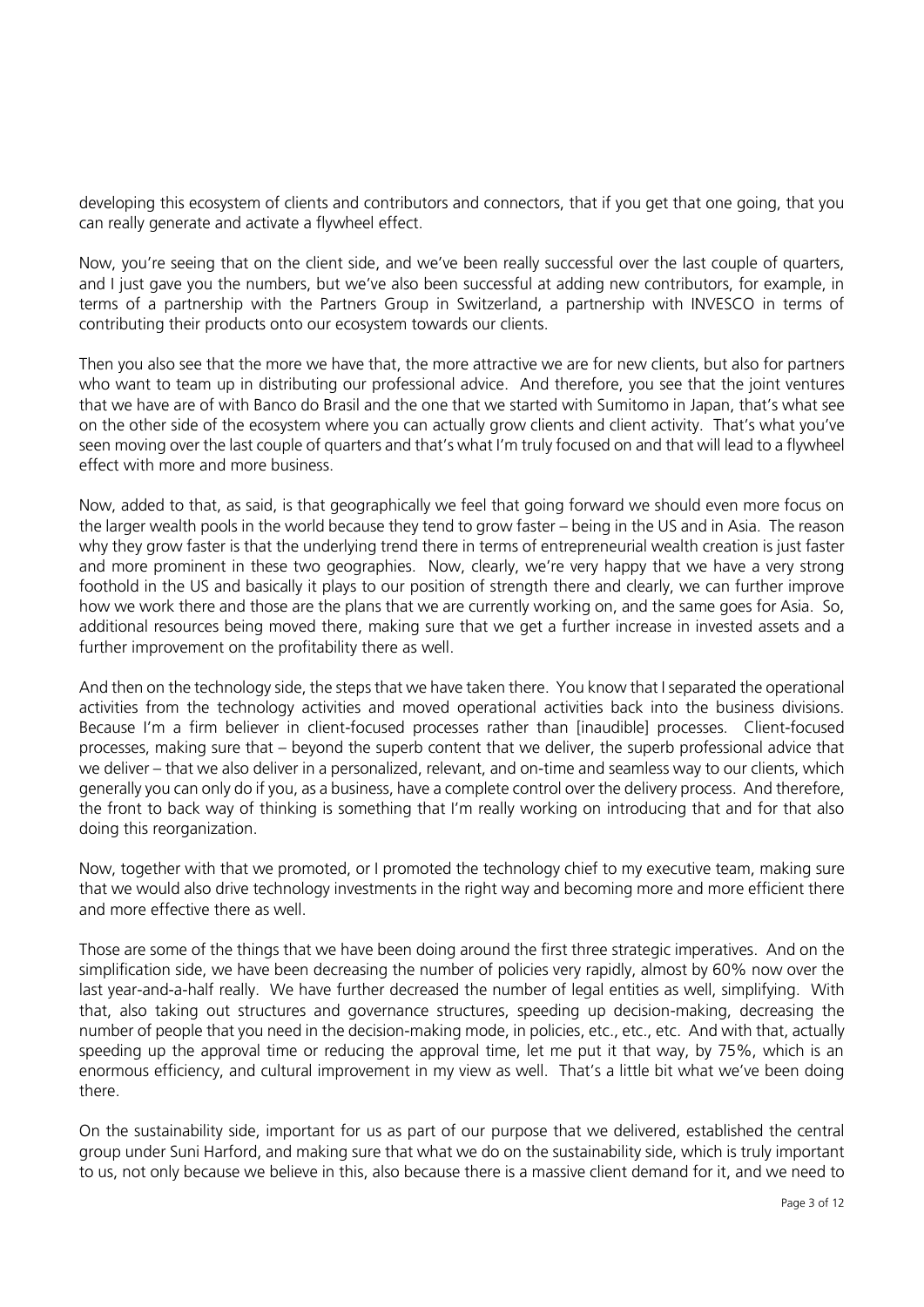do it in a very consistent way that we put that group together. And that with that, we have been able to be even more successful in terms of generating sustainable assets. We actually see that in terms of money flowing in through mandates that are sustainable driven or climate change focused mandates, that has been a real good business for our asset manager.

## Alastair Ryan

Okay, so you've not had much on your plate then, plus COVID crisis and what have you. Thank-you.

So, I think that integration, a more integral strategy, is something that the market will really welcome. UBS has had quite a mixed strategy of confederation at various times in the past.

But I am going to ask you about the business lines, because we kind of think about them as well. Starting with wealth management, I guess Q2 felt like the pieces are falling into place. There've been some good numbers in previous quarters, but perhaps there was noise how replicable was Q2 last year and so on. So it feels like margins, client shape, net inflows, all of those pieces have fallen into place. Is that the right way of thinking about it? It's lined up now and that's a growth business for you?

## Ralph Hamers

No, it's absolutely a growth business for us. And I must say that clearly this business grows and has its challenges also with the backdrop of the markets. Right, so if the markets are positive and constructive, then you have the tailwinds. Otherwise, you have a bit of headwind. Having said that, apart from that, I think that the business has done really, really, really well, and this didn't just happen because of good, constructive markets.

The team that runs Global Wealth Management started a project called Elevate and, in the project called Elevate, they've really looked at, okay guys, how can we really speed up decision-making in this firm? How can we get more structured products to our clients where demand really is? How can we give our clients much more direct access to markets as well, because you see that we have a pretty pluroform group of clients, from top clients that are semi-professional to clients that really need to be continuously confirmed on their investment decisions.

What they have been driving really is to be much more professional and much more client focused in wealth management. That has led to tremendous results already. Also looking for further collaboration within the firm, and you know that in the US we have launched the SMA business, which is basically the business that we, through which we have separately managed accounts for our wealth clients but managed by Asset Management. We saw over the last six quarters, we saw that growing by \$70 billion, I think, \$70 billion in just in six quarters supported by, across the globe, also net new loans of \$44 billion in the wealth management space as well.

The collaboration between Global Wealth Management and IB in order to support some of those highly professional services that part of our clientele wants to have and needs to have. That collaboration is much more integral now, it's much more organic now, it's much more like a team now. And that we'll really be focusing on many of these steps here.

Yes, we do realize that the markets do impact the fortunes of that business to a certain extent, but there's a lot you can do yourself, and that team has done a really good job over the last 12 to 18 months with these results.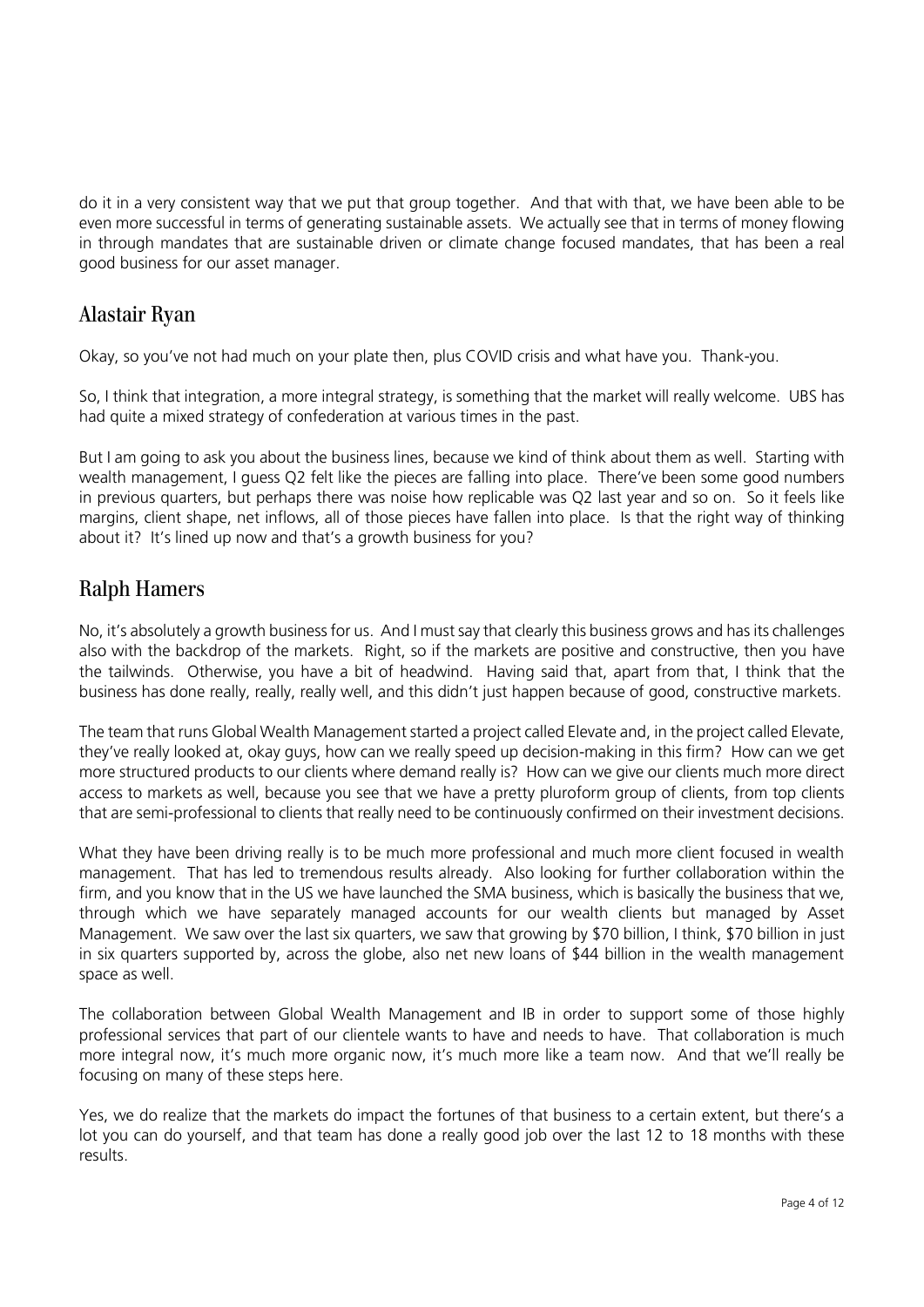I actually think that with this drive and with these changes and with some more changes with the new strategy, there we will continue to have this momentum. We will continue to grow. We will continue to reap the benefits of our strong brands, our strong distribution channels across. You can expect the wealth business there to grow because we have really improved the way we do it.

## Alastair Ryan

Thank-you. I guess that's the key input at the top, and that was something that was missing for different reasons for many years at UBS. And I presume then that brings your cost challenge, you're doing better, that gives you more things to spend money on. So this year, you've a clear discipline, underlying cost excluding variable compensation and non-recurrent charges, at about 1% year-over-year. Is that the right level, or is an absolute cost goal something that makes sense when the top lines were less certain, I guess? How do you think about balancing investment and cost discipline?

## Ralph Hamers

I think over the last year we have shown cost discipline, also because I really push for it, I'm sorry to say, because I thought it was necessary, and what I wanted to achieve is assuring that we were just as much focused on costs as we are on revenues. So moving away from KPIs in P&L terms to KPIs in revenue versus cost terms, making sure that both areas attract the same kind of attention because I truly think that way. I truly think that to a certain extent you can actually disconnect the development of one versus the other.

Because the revenues you generate through client focus, revenues you generate through new products, revenues you generate through new channels and new business models on one side. Costs, clearly, to a certain extent, you need to develop new products, to develop new channels, but on the other side, if you just take the costs of delivering and you take, as I just explained, front to back look as to how you manage these processes, how you further automate these processes, I think you can actually separate part of these effects as well.

And therefore, we are absolutely committed to a further improvement in efficiency, as we have seen, by the way, this year: that the revenue line, the top line is growing really fast and the cost line we have been able to keep to a very acceptable, small growth, if not flattish if you correct for, for example, foreign exchange.

I do think that there is more possible. There's a reason why I announced in March and I think there is \$1 billion more to do and that we will either deliver on that \$1 billion in a net way or we will deliver it in a gross way. And it will be largely in a gross way, in my view, because we also see plenty of opportunities to invest in a way to grow our business faster and to support our strategy, and we will only invest, and that's what I've committed and that's what we will continue as a discipline, only invest in projects that will generate that return that is the minimum return that we want to deliver to the market, to you, our shareholders. Very focused on efficiency next to focusing on revenues and not mixing them all together. I think that's the big difference that we've made this year and you see that in our results as well.

Then there's certainly some cost categories where I feel that we can do even better. I know people expect in a market like this and also in a business like this that we should maybe grow our tax expenses and technology expenses. I actually think that we will grow the effectiveness of our technology expenses, but we don't necessarily have to grow massively the level of our technology expenses. The reason why I feel that certainly for the first couple of years we can do much more in effectiveness here is that I've introduced a quarterly review of all of the technology investments that we do at the top level in terms of where's the money going, is the money being spent wisely, does it make the returns, where are we on milestones in these projects, should we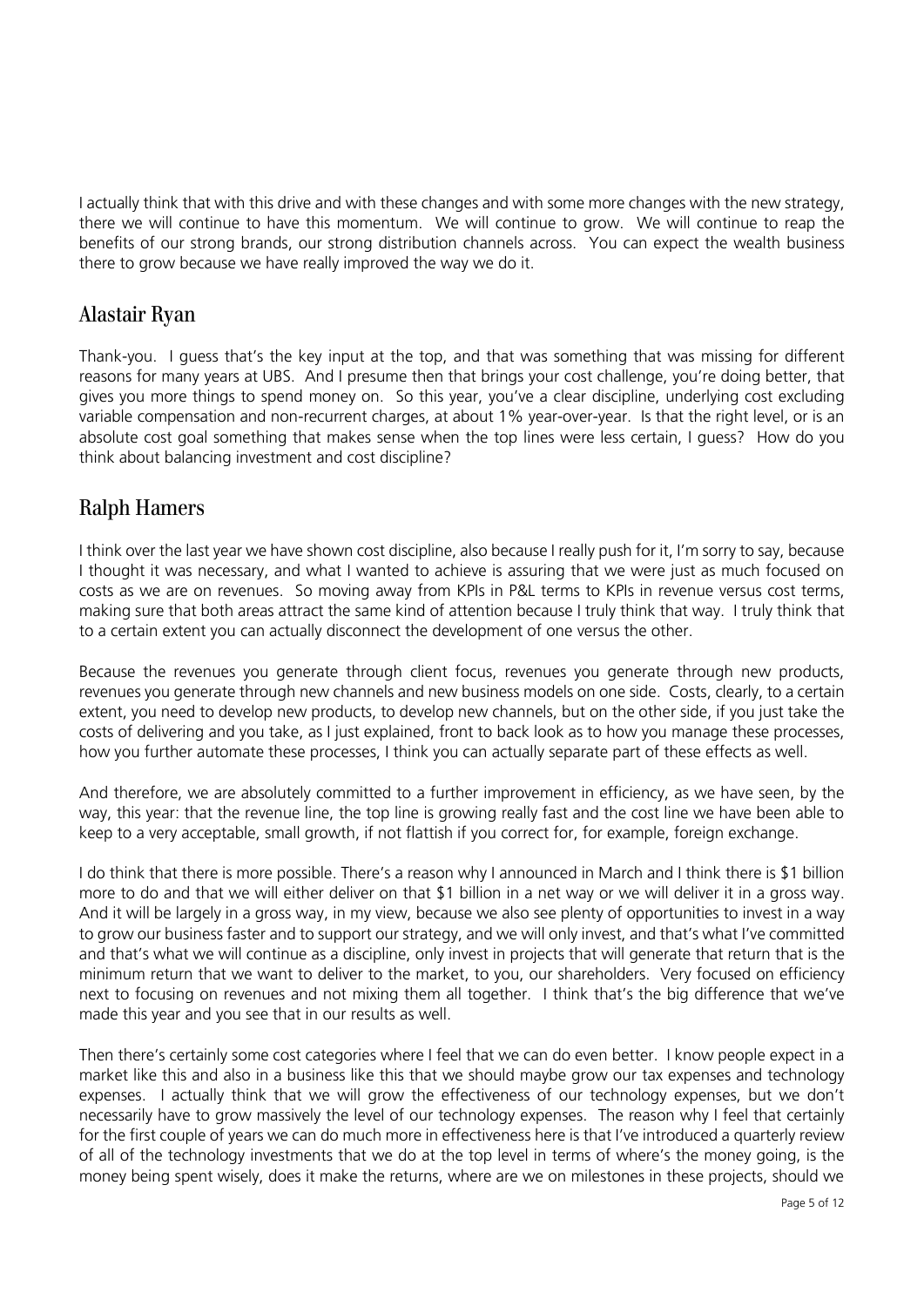stop some of these projects – as we have done, by the way, already in the first year here I've stopped some large projects here as well where we felt we're not going to make these returns that we need to make, and therefore, it's a waste of money to go there. That's one part of further effectiveness of technology spend.

The second part here is that I think that if we do it wisely, we can actually do the same amount of work in technology with less people. I think there is an upside here and that's why Mike Dargan, my technology guy, is also leading this: is that if we introduce much more with engineering culture in UBS, we can attract even better engineers. And if we make it more and more a professional engineering environment, you will see that the whole hierarchy will be driven by engineers rather than also a lot of managers and project managers, which is a way of doing it, but that's not the chosen way for us. We actually think we can do with less people more and more effective technology work.

Maybe last but not least, one of the things that we have introduced here as well is the way we want to go about the development of technology, which is that if you develop technology, you do it in small steps, you do it on the back of the agile way of working, as we are introducing as we speak, and with every small step, you try to develop what I call microservices. These microservices in terms of code, you actually put on your app store, your internal app store, and people who would need those pieces of code elsewhere in the world can reuse them. If you make them small enough, they're very easy to reuse. Through that, we can actually decrease the double spend that we are currently running in because we are a global wealth manager, we are a global investment bank, but sometimes we are reinventing the wheel as well. If you do reinvent the wheel, if you feel you need it, at least do it with stuff that is already on the shelf rather then also investing in it once more.

There's still some scope for further efficiencies. As I said, I do want to separate focus on efficiencies and cost from top line to a large extent.

## Alastair Ryan

Thank-you, very clear. SO, is operating leverage one of the dropouts from that, in effect? Historically UBS is quite frequently a place that costs tended to grow broadly at the pace of revenues. What I'm taking is that, because you're separating the two, provided the wealth management top line growth comes through subject to markets, etc., we could hope for a bit of operating leverage.

## Ralph Hamers

Yeah, I think so. I think it will certainly be a contributor to scale in general, and with that, a further improvement of operating leverage. Now, I know that the market generally looks in terms of operating leverage as to cost to income. The true operating level from an operational perspective, you should really be looking at the business growth through the system versus the cost of the system.

And the margin and the management of the margin is a separate issue, and the pricing of the businesses is a separate point. In terms of volume through the system versus cost of the system, this will certainly improve further operational scale and with that, operational leverage.

## Alastair Ryan

Thank-you, Now, again, one of the things that UBS has talked about in the past, and is certainly true: your return on capital is well above that of many banks in Europe. It's decently above any reasonable cost of capital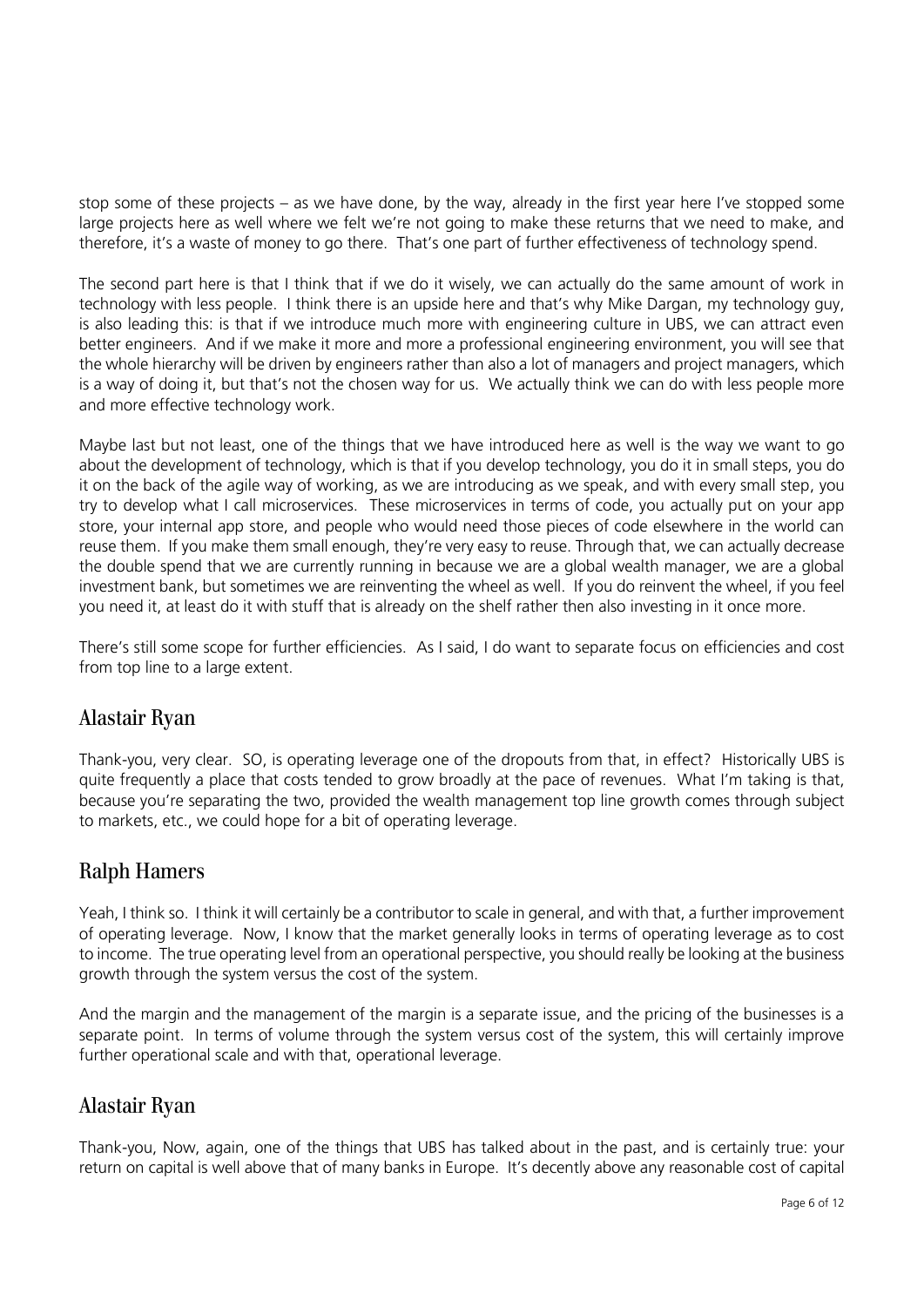at present. You're in a stronger position here than many of your peers, and of course, capital versus cost is another trade off. I'm going to ask that in a number of different ways, if I may. One in the investment bank, so it's been a very good couple of years, also for UBS, but generally in the industry. I know what we do, which is that we come back to you and say: hey, boss, I've had a great year, can I have some more costs and some more balance sheet. How do you think about your position? Also, in the light that that is happening at a number of your competitors. They are putting more balance sheet to work in investment banking.

# Ralph Hamers

Clearly, you know that we're also here very disciplined. So in terms of ensuring that we size the activities to what we feel we need and also in order to keep the discipline to continue to look for further optimization of the usage of your resources, we've put basically a limit of the resources that go to the investment bank here. In terms of the percentage of LRD or risk-weighted assets to be max at one-third. We can have a long debate whether it should be one-third or not.

I think the message here is, and I think our colleagues here do that really well and I happen to be here with many of my colleagues at the investment bank in London these days, I think the message here for them is, and what they do really well, is that they really have to think twice before they do a business, really think twice before they price a business, and really think twice before they even want to use some of the scarce capacity and scarce resources.

Obviously, whether this is on cost, on people, or whether it is on balance sheet resources, you should always run a company that way. I think that my colleagues here show that they do a really good job at it. That discipline is installed. We're not going to move away from that discipline, because it has shown that we have built a model, that particularly in the last six quarters has done really, really well.

We have also seen, not only from an asset management or wealth management perspective in terms of inflated asset prices and further inflows, we've also seen that our investment banking activities, both in the market side and the banking side, have been able to benefit from these constructive markets. Last year, much more the market side, clearly, because of some of the uncertainties, a lot of flows, a lot of volatility coming through, and that's basically playing to our strength in the market side. This year's a very good mix of markets activities and markets performance as well as banking performance on the equity capital market side and the M&A side to reap that opportunity.

If you then look at the performance of our investment bank, I know that, for example, in 2019 the returns were not so well, but if you just take it over a period of let's say three years, over the last three years, the return on allocated equity to our investment bank including that year, then, was 13%.

Can it be better? It can always be better, but it's a good return, and this year we're actually running in a much higher percentage as you know. From that perspective, that discipline and just allocation of capital is really working for us, and we should continue to do so. Now, there is always this factor on top of that as to, the question on top of that that you could have is do you actually need an investment bank?

We actually feel that if – and now I go back to the more integral strategy of UBS, although you want to go through the business divisions – is that if you really want to play in the wealth sphere, you see that there is a category of clients that is in need of professional servicing. That professional servicing in terms of direct access, in terms of prime broker services, etc., etc., etc., for that you need investment banking activities.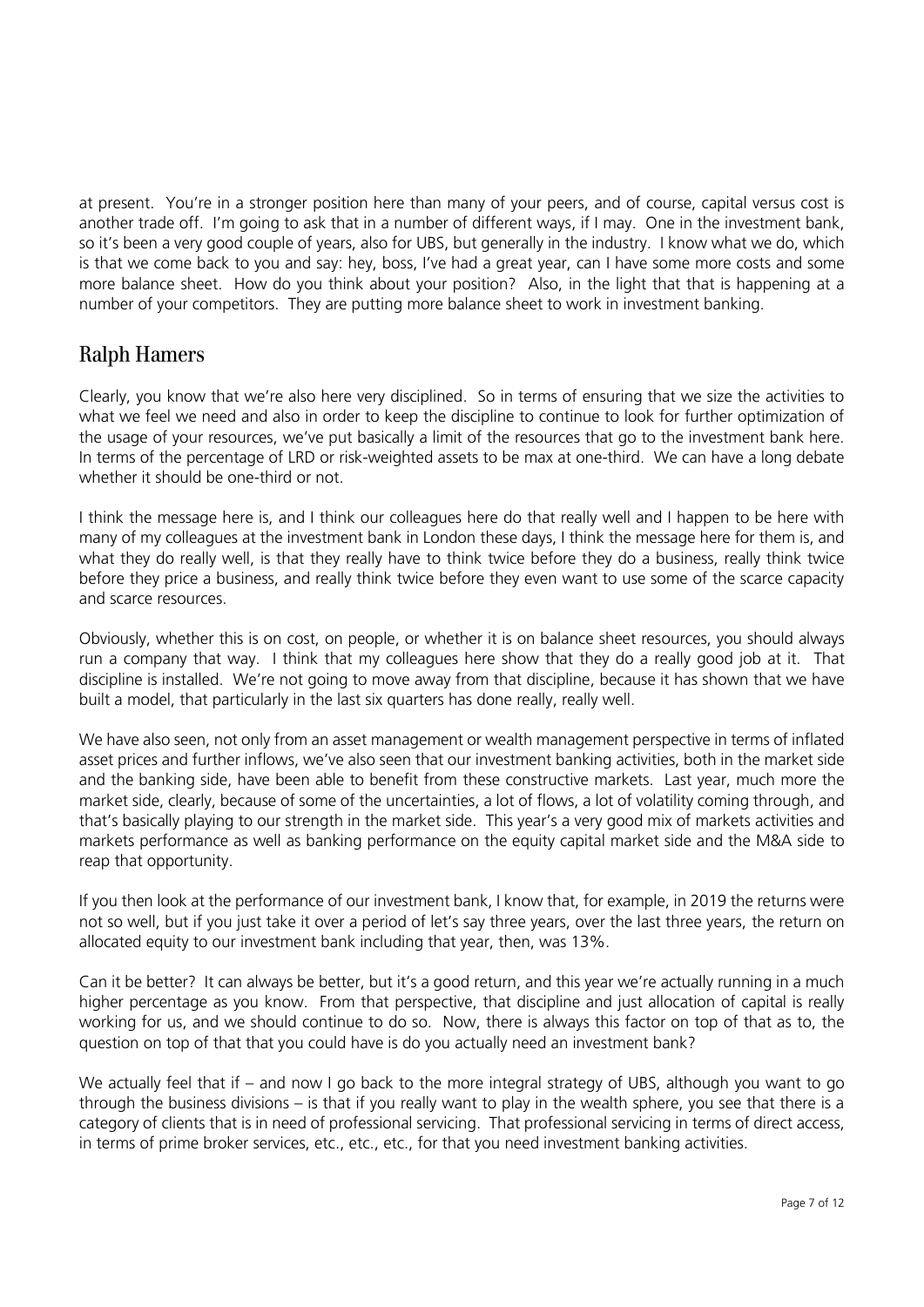The next question is then can you go to an investment bank just for your wealth? Probably not because it will not bring you the scale at which you are then competitive, and therefore, scale has an element in terms of being a very good investment bank comes in as well, and that's what we have built where we have a top-5 position in Cash Equities and a top-3 position in foreign exchange globally.

And clearly you have to continue to work on that scale. You have to continue to invest in this and that's why quite a lot of our technology investments are actually going also into the investment bank, making sure that we stay a step ahead in many aspects of these two markets, which are so important to us.

## Alastair Ryan

Thank you. So, trying to pull that together, Ralph. You have choices. Many of the banks that presented this week haven't had choices. You're generating capital and you're generating income growth. How do you then split that between what you give back to shareholders, what you reinvest in growing the business through technology investments, and what you put on in risk-weighted assets? What's the driving framework for you there?

# Ralph Hamers

You know that we're a heavy capital generative business, so from that perspective, in general, the choice is not so difficult. There's enough for everyone I could almost say in this case. If you just look at some of the numbers that we have, this year we have already returned \$2 billion to our shareholders, which is 3.5% of our market cap. This is part of a larger share buyback program that we have announced, and we will continue to follow that.

If you look at what we're doing now, we have a high return on CET1 and so we make high returns, so we are, apart from some of the activities, pretty capital light in some of these activities, so we generate a lot of profit which is generating there with that a lot of capital, and we don't need a lot of capital to grow per se. There is a lot left for all of us in terms of further investments and further distribution. So we will be committed to, and we are committed to, distributing to the shareholders what we feel we don't need to run the business and that's why we came out with share buyback. That's why we have, if you just take it over the last, I think, five years, distributed about 77% of our capital as a payout ratio we had, if you take it annualised, which is a very attractive return of capital to shareholders.

Again, we have good returns. We're generally, comparatively capital light. We are capital generative. The choice for us on that one is not a scarcity choice. But we do it with discipline, nevertheless, as to where we invest, where we're going to grow. If there's opportunities to grow, maybe acquire product capabilities or ook for further improvement of scale, but always at an attractive return to our shareholders.

## Alastair Ryan

Thank you, Ralph. Thank you, clear. Going to questions from the audience. I thought you answered the China question quite clearly, but there is another one coming in. Does the change in policy imply volatile flows? I suppose the underlying question is how dependent have your inflows been on China and do they disappear if common prosperity is reorganizing the economy?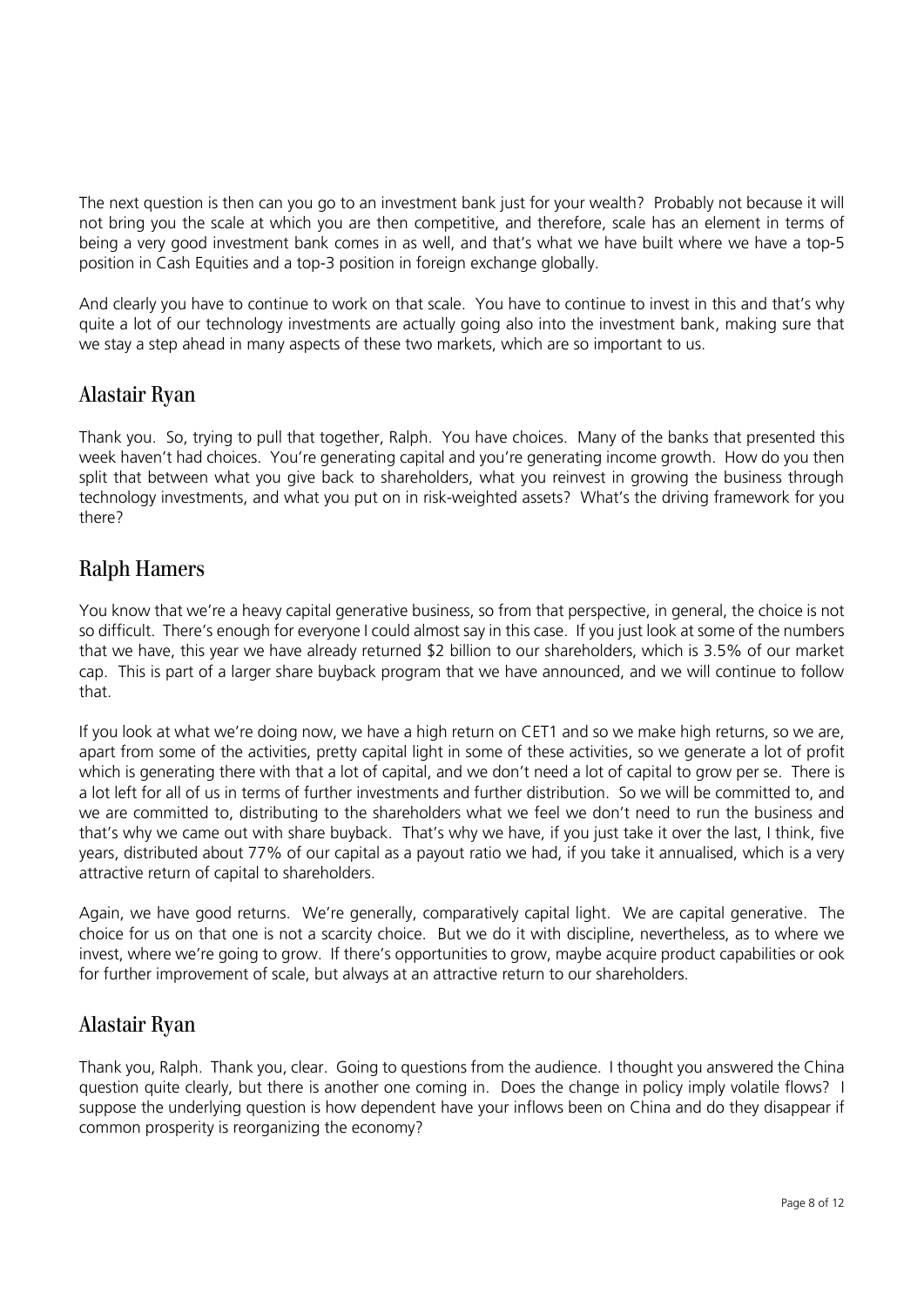## Ralph Hamers

There may be some short-term effect, but long-term I don't think so. On long-term, I'm a firm believer in Asia and China as I said. We have been in Asia for six decades. We've always believed in that. The region, as well, has higher growth than any other region. We're super committed to it. But if regions bring higher growth, you sometimes get these corrections, whether these are market corrections, policy corrections, and we've been there. We all have been there.

Clearly, you have to weather through these corrections and see whether these are small issues or whether they can actually lead to a further impact on investor sentiments. But in the end, you know that the direction is one of growth just by virtue of demographics, just by virtue of people moving up the classes from low-class to middle-class. Demographics are always a strength of Asia. Just looking at that for the many years I have, we should be there.

And then you'll have to work through maybe a moment of more volatility or some capital flows in other directions. But long-term, this is the right thing. We're fully committed here, and we think this is a good business and we will continue to invest.

#### Alastair Ryan

Thank-you, now the next question in, and I'm conscious that we're really short on time, but I'll try and squeeze this in. Scale, you talked about scale. You are the world's largest global wealth manager and so in a way, it's self-evident that you've got scale. But perhaps, there's some very large asset managers out there, so you're a very large asset manager, but not the largest, and you're a very large US wealth manager, but not the largest. How do you think about scale? Is the integral nature of UBS providing effective scale or are those areas that you might need to bulk up?

## Ralph Hamers

I actually think, so if I look at our Asset Management, we have scale where it matters. It's not like we're small, right. We have \$1.1 trillion assets under management. As a firm we have over \$5 trillion, sorry \$4.4 rounding to \$4.5 trillion between the wealth manager and the asset manager. So, scale is there.

Further scale we can also create and ensure by looking at what can we do better between the wealth manager and the asset manager. Hence the SMA business that we've grown so successfully in the US. We just passed the \$110 billion mark there, and just in the last year and a half we moved from number 11 position in the US to number 4 position in the US when it comes to SMA business, which kind of shows you the unlocked potential we have as UBS if we only look at each other's capabilities between the different business divisions. That's exactly how I started this conversation with you. I see there a lot of opportunity, and this is a testimony to that. And this helps on both sides, both on the wealth side as well as on the asset management side.

Clearly, if we're looking then at Asset Management separately still, there is specific capabilities that are out there that can add to what we stand for and add to some of the maybe weaknesses that we have in order to further fulfill our capabilities building that ecosystem. We will certainly look at asset managers as well. It's not like we have a very kind of, we have a situation in which we need to do it, because we feel like we have scale where it matters. We have good collaboration in order to develop new business between the different areas within UBS. But again, if we see there is a player out there that can add to our capabilities and add to the scale, then that would be very good for us, and we will certainly take a look at it.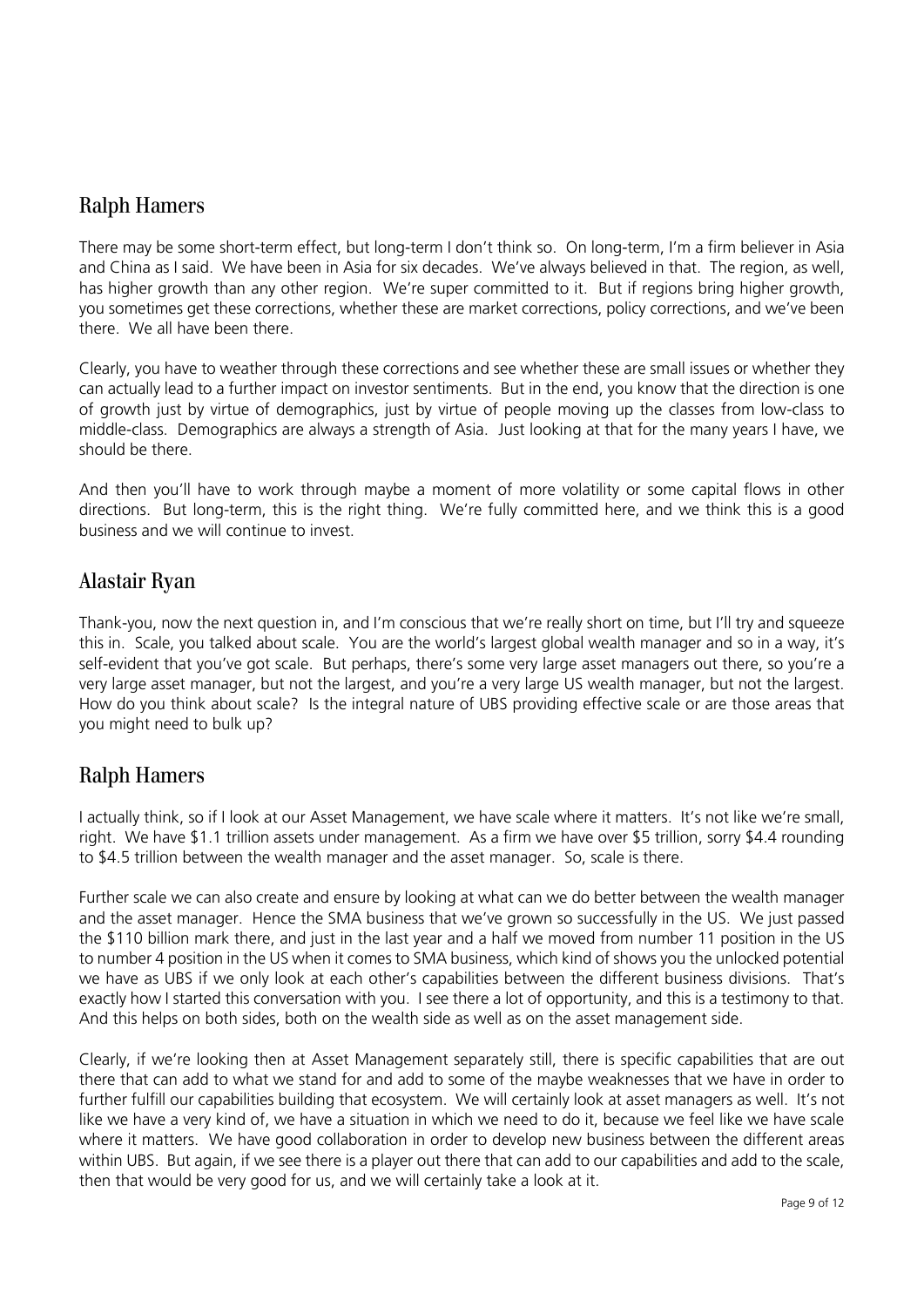I think the third part here is – and it's a strength and basically a testimony to UBS in my view, part of our purpose, which is reimaging the power of investing and connecting people for a better world – is that sustainability is the center of our purpose here. And that's where we have a very strong offering in our asset manager and a winning one as well, from that perspective. We do realize and we do know that 90% of our clients want their investments to be aligned with their values, and that shows you the attractiveness of that business in which we happen to be present, in which we happen to be good. And so on the sustainability side, we have been growing our portfolio for three years in a row now to a level of \$129 billion in assets under management. You see that the capabilities there really play to our purpose, play to customer demands, and helps our asset manager to grow faster.

So there's a couple of elements that I wanted to touch here as to how our asset manager's doing, that we have scale where it matters, but clearly, we will always be open for capabilities and scale improvement deals once they, if they present themselves, but we certainly have a good future as part of the ecosystem that we're trying to build.

# Alastair Ryan

Ralph, thank you. We're out of time unfortunately, but that's been a tour de force, I think, of issues and opportunity.

# Ralph Hamers

[inaudible] yeah, I think so.

## Alastair Ryan

All in 41 minutes, it's all good. Thank-you very much for your time this afternoon. It's been a great pleasure and I hope we see you this time next year.

# Ralph Hamers

You're welcome.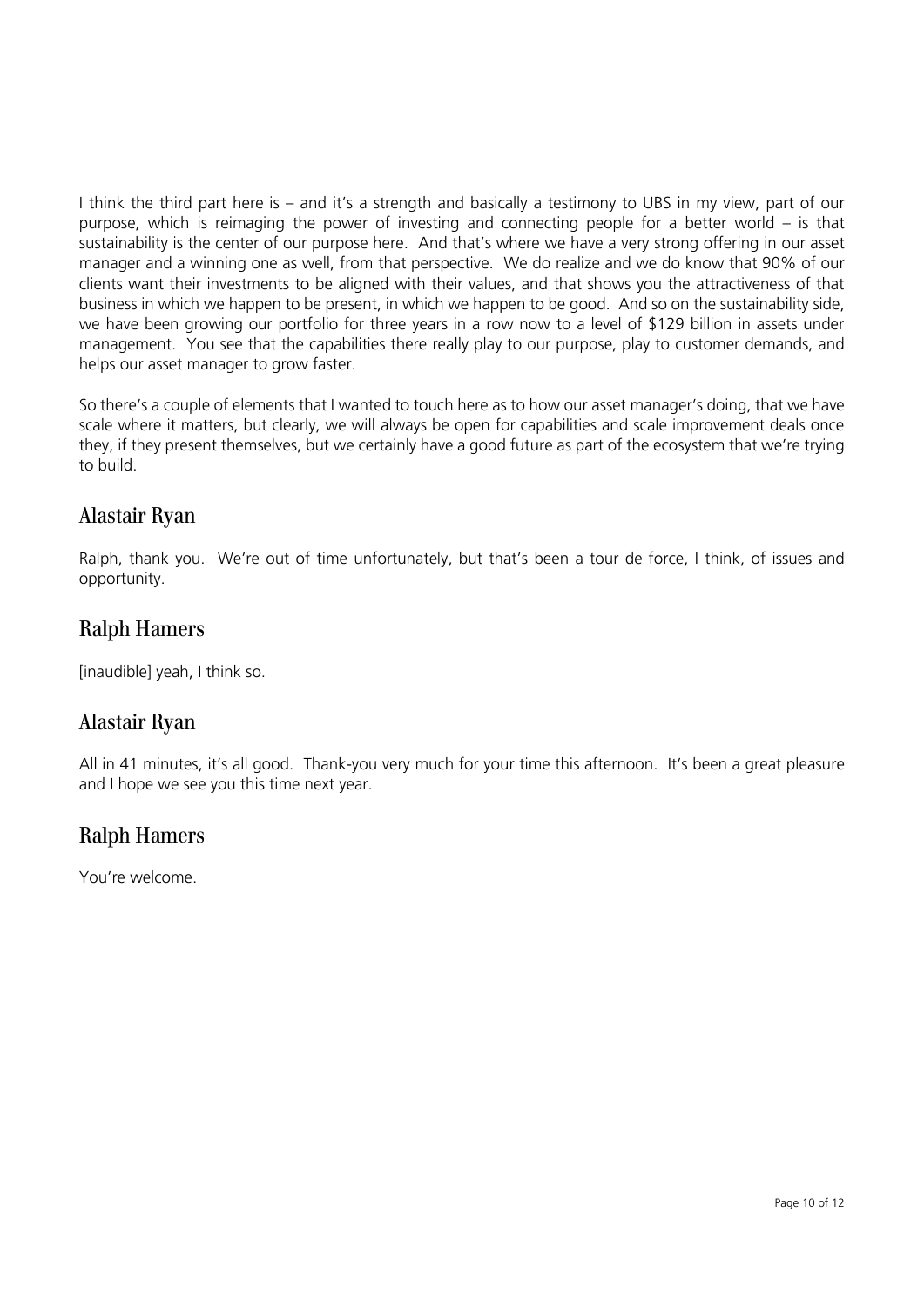**Cautionary statement regarding forward-looking statements:** This document contains statements that constitute "forwardlooking statements," including but not limited to management's outlook for UBS's financial performance, statements relating to the anticipated effect of transactions and strategic initiatives on UBS's business and future development and goals or intentions to achieve climate, sustainability and other social objectives. While these forward-looking statements represent UBS's judgments, expectations and objectives concerning the matters described, a number of risks, uncertainties and other important factors could cause actual developments and results to differ materially from UBS's expectations. The outbreak of COVID-19 and the measures taken in response to the pandemic have had and may continue to have a significant adverse effect on global economic activity, and an adverse effect on the credit profile of some of our clients and other market participants, which has resulted in and may continue to increase credit loss expense and credit impairments. In addition, we face heightened operational risks due to remote working arrangements, including risks to supervisory and surveillance controls, as well as increased fraud and data security risks. The unprecedented scale of the measures taken to respond to the pandemic as well as the uncertainty surrounding vaccine supply, distribution, and efficacy against mutated virus strains create significantly greater uncertainty about forward-looking statements. Factors that may affect our performance and ability to achieve our plans, outlook and other objectives also include, but are not limited to: (i) the degree to which UBS is successful in the ongoing execution of its strategic plans, including its cost reduction and efficiency initiatives and its ability to manage its levels of risk-weighted assets (RWA) and leverage ratio denominator (LRD), liquidity coverage ratio and other financial resources, including changes in RWA assets and liabilities arising from higher market volatility; (ii) the degree to which UBS is successful in implementing changes to its businesses to meet changing market, regulatory and other conditions; (iii) the continuing low or negative interest rate environment in Switzerland and other jurisdictions; (iv) developments (including as a result of the COVID-19 pandemic) in the macroeconomic climate and in the markets in which UBS operates or to which it is exposed, including movements in securities prices or liquidity, credit spreads, and currency exchange rates, and the effects of economic conditions, market developments, and geopolitical tensions, and changes to national trade policies on the financial position or creditworthiness of UBS's clients and counterparties as well as on client sentiment and levels of activity; (v) changes in the availability of capital and funding, including any changes in UBS's credit spreads and ratings, as well as availability and cost of funding to meet requirements for debt eligible for total loss-absorbing capacity (TLAC); (vi) changes in or the implementation of financial legislation and regulation in Switzerland, the US, the UK, the European Union and other financial centers that have imposed, or resulted in, or may do so in the future, more stringent or entity-specific capital, TLAC, leverage ratio, net stable funding ratio, liquidity and funding requirements, heightened operational resilience requirements, incremental tax requirements, additional levies, limitations on permitted activities, constraints on remuneration, constraints on transfers of capital and liquidity and sharing of operational costs across the Group or other measures, and the effect these will or would have on UBS's business activities; (vii) UBS's ability to successfully implement resolvability and related regulatory requirements and the potential need to make further changes to the legal structure or booking model of UBS Group in response to legal and regulatory requirements, proposals in Switzerland and other jurisdictions for mandatory structural reform of banks or systemically important institutions or to other external developments; (viii) UBS's ability to maintain and improve its systems and controls for the detection and prevention of money laundering and compliance with sanctions to meet evolving regulatory requirements and expectations, in particular in the US; (ix) the uncertainty arising from the UK's exit from the EU; (x) changes in UBS's competitive position, including whether differences in regulatory capital and other requirements among the major financial centers will adversely affect UBS's ability to compete in certain lines of business; (xi) changes in the standards of conduct applicable to our businesses that may result from new regulations or new enforcement of existing standards, including measures to impose new and enhanced duties when interacting with customers and in the execution and handling of customer transactions; (xii) the liability to which UBS may be exposed, or possible constraints or sanctions that regulatory authorities might impose on UBS, due to litigation, contractual claims and regulatory investigations, including the potential for disqualification from certain businesses, potentially large fines or monetary penalties, or the loss of licenses or privileges as a result of regulatory or other governmental sanctions, as well as the effect that litigation, regulatory and similar matters have on the operational risk component of our RWA as well as the amount of capital available for return to shareholders; (xiii) the effects on UBS's cross-border banking business of tax or regulatory developments and of possible changes in UBS's policies and practices relating to this business; (xiv) UBS's ability to retain and attract the employees necessary to generate revenues and to manage, support and control its businesses, which may be affected by competitive factors; (xv) changes in accounting or tax standards or policies, and determinations or interpretations affecting the recognition of gain or loss, the valuation of goodwill, the recognition of deferred tax assets and other matters; (xvi) UBS's ability to implement new technologies and business methods, including digital services and technologies, and ability to successfully compete with both existing and new financial service providers, some of which may not be regulated to the same extent; (xvii) limitations on the effectiveness of UBS's internal processes for risk management, risk control, measurement and modeling, and of financial models generally; (xviii) the occurrence of operational failures, such as fraud, misconduct, unauthorized trading, financial crime, cyberattacks and systems failures, the risk of which is increased while COVID-19 control measures require large portions of the staff of both UBS and its service providers to work remotely; (xix) restrictions on the ability of UBS Group AG to make payments or distributions, including due to restrictions on the ability of its subsidiaries to make loans or distributions, directly or indirectly, or, in the case of financial difficulties, due to the exercise by FINMA or the regulators of UBS's operations in other countries of their broad statutory powers in relation to protective measures, restructuring and liquidation proceedings; (xx) the degree to which changes in regulation, capital or legal structure, financial results or other factors may affect UBS's ability to maintain its stated capital return objective; (xxi) uncertainty over the scope of actions that may be required by UBS, governments and others to achieve goals relating to climate, environmental and social matters as well as the evolving nature of underlying science and industry and governmental standards; and (xxii) the effect that these or other factors or unanticipated events may have on our reputation and the additional consequences that this may have on our business and performance. The sequence in which the factors above are presented is not indicative of their likelihood of occurrence or the potential magnitude of their